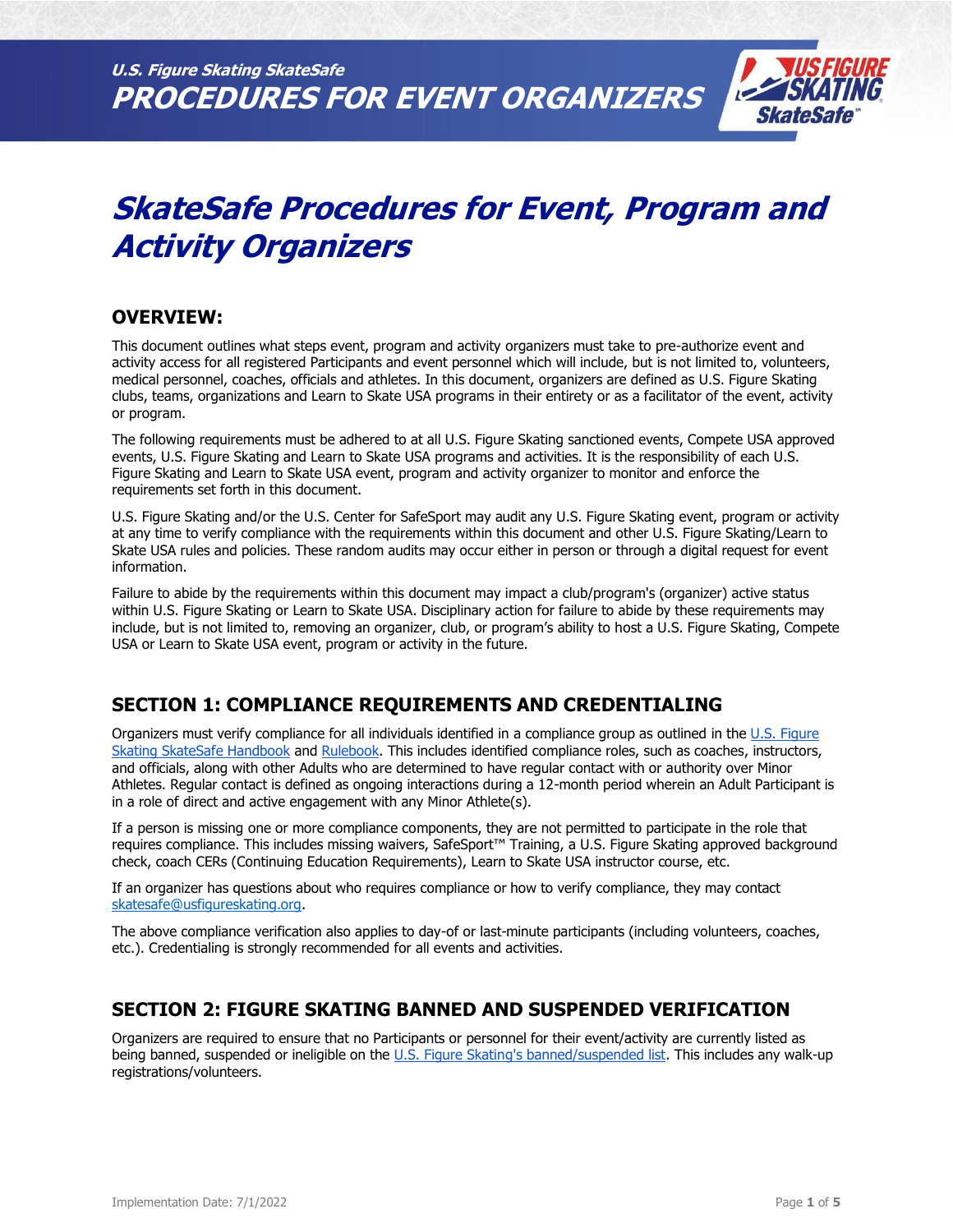**U.S. Figure Skating SkateSafe PROCEDURES FOR EVENT ORGANIZERS**



Immediately before and throughout the event/activity/program, organizers must verify the final Participant and personnel lists for their event/activity/program against the [U.S. Figure Skating banned and suspended list](https://www.usfigureskating.org/grievances) as it can be updated daily. Any person listed as being banned or suspended at the time of or during the event must be prohibited from participating in any capacity (i.e., coach, athlete, vendor, volunteer, etc.)

If you are using EMS for event management, banned/suspended Participants and personnel will be automatically prevented from registering with or checking into your event. Organizers using any other event management software will be required to manually verify that Participants and personnel are NOT listed on the banned/suspended list. This can be accomplished by searching [U.S. Figure Skating's banned/suspended list](https://www.usfigureskating.org/grievances) for event participants and personnel who are members of U.S. Figure Skating and have had their ability to participate restricted or revoked.

In addition, all organizers may utilize the U.S. Center for SafeSport's [Centralized Disciplinary Database](https://uscenterforsafesport.org/response-and-resolution/centralized-disciplinary-database/) to easily search for Participants and personnel who may be temporarily suspended, deemed as ineligible, or otherwise have had their ability to participate restricted by the U.S. Center for SafeSport or another National Governing Body (i.e., USA Hockey, US Speedskating, etc.)

Regardless of a person's sport affiliation(s), sanctions which impact a person's ability to participate per the Centralized Disciplinary Database apply to their participation in U.S. Figure Skating sanctioned events, Compete USA approved events, U.S. Figure Skating and Learn to Skate USA programs and activities.

## **SECTION 3: COMMUNICATION OF U.S. FIGURE SKATING SKATESAFE POLICIES AND REPORTING PROCEDURES**

Prior to each event, through the registration process or some other form of electronic communication, all registered Participants and event personnel must receive a copy of U.S. Figure Skating's SkateSafe Handbook.

Further, organizers must communicate to all registered Participants and event personnel that they will be required to adhere to U.S. Figure Skating's SkateSafe Handbook, which includes mandatory reporting requirements, for the duration of the event. This information must be communicated no earlier than 30 days prior to the event start date.

An example of an email to registered Participants and event personnel can be found below:

Dear [Participant or personnel],

In preparation for the upcoming [insert event/program/activity name], please ensure that you are aware of and familiar with th[e](https://www.usfigureskating.org/sites/default/files/media-files/SkateSafe%20Handbook.pdf) policies within the [U.S. Figure Skating SkateSafe Handbook.](https://www.usfigureskating.org/sites/default/files/media-files/SkateSafe%20Handbook.pdf) All Participants and personnel are required to adhere to these policies for the duration of the event/activity/program. In addition, Adult Participants are required to be familiar with and adhere to the SkateSafe Travel Policy located within this document.

Any violations of these policies, along with allegations of abuse or miscon[d](http://www.usfigureskating.org/skatesafe)uct, may be reported directly to [U.S. Figure Skating.](http://www.usfigureskating.org/skatesafe)

As a reminder, all Adult Participants of U.S. Figure Skating are mandatory reporters and must report sexual misc[o](https://uscenterforsafesport.org/report-a-concern/)nduct and child abuse to [the U.S. Center for SafeSport](https://uscenterforsafesport.org/report-a-concern/) and to local law enforcement.

If you registered for this event on behalf of a family or team member, we ask that you forward this message to them for review.

Please contac[t skatesafe@usfigureskating.org](mailto:skatesafe@usfigureskating.org) for more information.

Sincerely,

[Organizer]

Organizers at sanctioned events, activities and programs must have a process for communicating U.S. Figure Skating's SkateSafe Handbook (which includes reporting requirements and protocol) to day-of registrants and volunteers. This can be accomplished by instructing day-of registrants to scan a QR code leading to the handbook upon registration, or by using another method the organizer chooses that meets this requirement. A downloadable SkateSafe branded poster with a QR code leading to the SkateSafe Handbook and reporting form can be foun[d](https://www.usfigureskating.org/sites/default/files/media-files/2021_SkateSafe_PledgePoster1.jpg) [here.](https://www.usfigureskating.org/sites/default/files/media-files/2021_SkateSafe_PledgePoster1.jpg)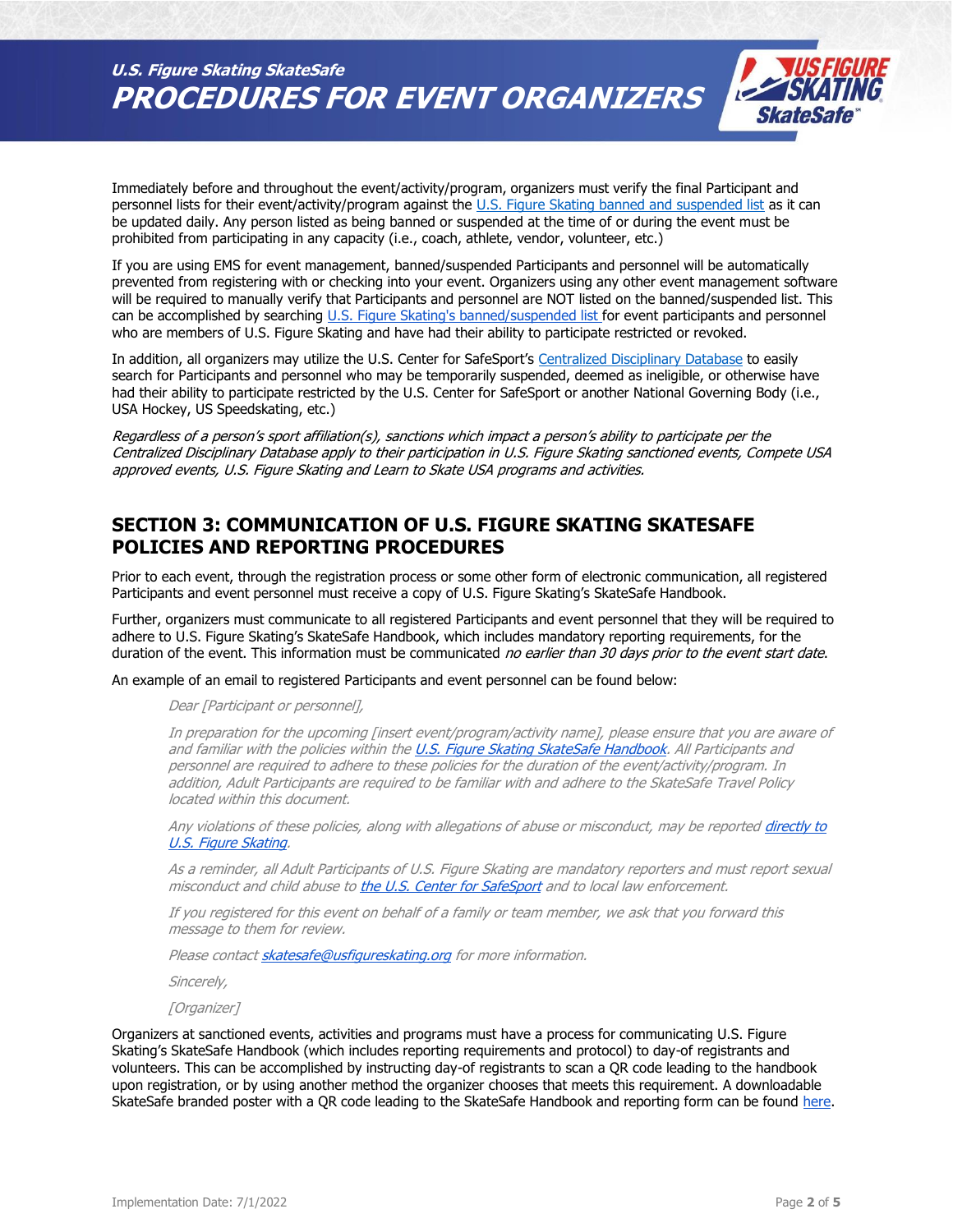**U.S. Figure Skating SkateSafe PROCEDURES FOR EVENT ORGANIZERS**



Upon request by U.S. Figure Skating, organizers will be required to provide proof that this information was sent to event participants and personnel. For this reason, event organizers are encouraged to keep a record of this communication.

# **SECTION 4: ADHERENCE TO U.S. FIGURE SKATING SKATESAFE POLICIES**

Organizers should proactively complete a risk assessment related to U.S. Figure Skating's SkateSafe Handbook policies and eliminate all areas of vulnerability or concern that may exist. This includes eliminating or restricting access to hallways, offices or other rooms that will not be monitored. Below is a list of areas to be assessed for risk. Please note that this is not intended to be an exhaustive list.

## **Areas of assessment:**

One-on-One Interactions

- Check the venue for areas where one-on-one interactions could occur and determine how this could be eliminated (e.g., lock doors, post signs, put up stanchions to limit access).
- If there are rooms or hallways that are not being used or monitored, eliminate or restrict access.
- Actively monitor to ensure all interactions between Minor Athletes and unrelated Adult Participants are observable and interruptible and determine a method or point person to provide Two-Deep Leadership as needed.

Locker Rooms/Changing Areas

- Post the locker room policy outside of the locker room/changing area.
	- Printable locker room policies an[d](https://www.usfigureskating.org/skatesafe) signs can be found [here.](https://www.usfigureskating.org/skatesafe)
- Assign a SkateSafe compliant (requires U.S. Figure Skating approved background check and SafeSport™ Training) locker room monitor who will ensure regular and random monitoring of the locker room/changing area.

#### Electronic Communications

- Any electronic communication being sent to a Minor Athlete must include at least one of the following Adults:
	- 1. The Minor Athlete's parent or permanent legal guardian
	- 2. An Adult Immediate Family Member of the Minor Athlete
	- 3. Another Adult Participant (i.e., an Adult Athlete, Team Leader, Coach, Club Board Member)
- If a Minor Athlete initiates electronic communication without copying another Adult, the Adult must include one of the Adults listed above in their response.

SkateSafe Travel Policy

Event Participants must adhere to the SkateSafe Travel Policy starting on page 12 of the U.S. Figure Skating [SkateSafe Handbook.](https://www.usfigureskating.org/sites/default/files/media-files/SkateSafe%20Handbook.pdf)

For more information about these procedures, please contact us at [skatesafe@usfigureskating.org.](mailto:skatesafe@usfigureskating.org)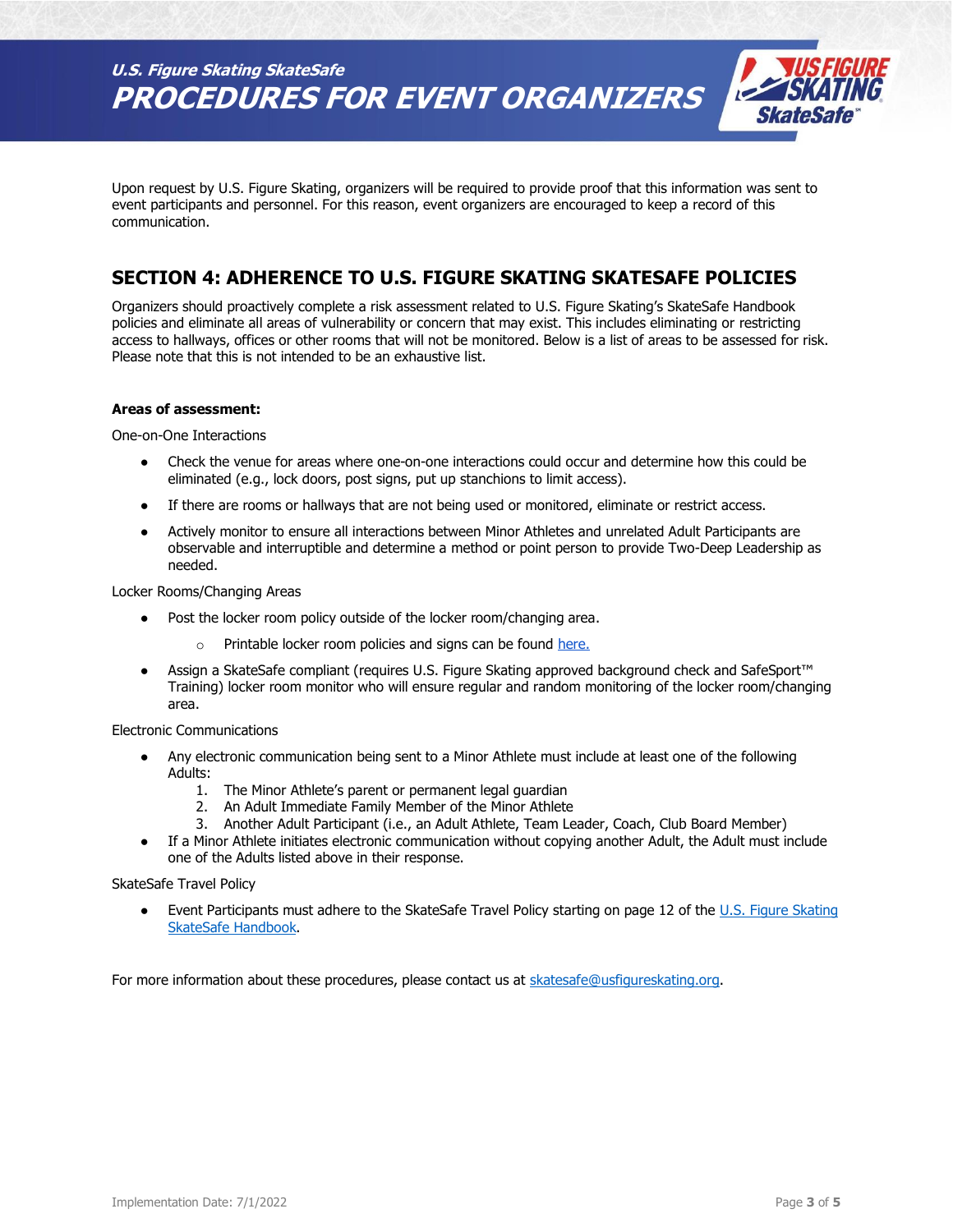



## **SECTION 5: CHECKLIST**

**Name of Event\_\_\_\_\_\_\_\_\_\_\_\_\_\_\_\_\_\_\_\_\_\_\_\_\_\_\_\_\_\_\_\_\_\_\_\_\_\_\_\_\_\_ Date of Event\_\_\_\_\_\_\_\_\_\_\_\_\_\_\_\_**

**Person(s) responsible for ensuring the event is compliant with the requirements herein:** 

## **Section 1: Compliance Requirements and Credentialing**

|        | $\Box$ Run list of registered participants requiring compliance                       | Date |
|--------|---------------------------------------------------------------------------------------|------|
| $\Box$ | Verify participant compliance in EMS OR manually with the Compliance Report           | Date |
| $\Box$ | Run list of registered participants who are not compliant/cannot participate          | Date |
| $\Box$ | Create plan for day-of/last minute volunteers/participants (e.g., how to verify their | Date |
|        | compliance and banned/suspended status)                                               |      |
| $\Box$ | Create plan to educate registration volunteers on verifying compliance and            | Date |
|        | banned/suspended status                                                               |      |
| □      | Best practice: Notify registered participants who are not compliant prior to event    | Date |
| $\Box$ | Best practice: Plan for addressing non-compliance at check-in                         | Date |
| □      | Best practice: Print credentials for event (withhold anyone who is not compliant)     | Date |
|        |                                                                                       |      |

**\_\_\_\_\_\_\_\_\_\_\_\_\_\_\_\_\_\_\_\_\_\_\_\_\_\_\_\_\_\_\_\_\_\_\_\_\_\_\_\_\_\_\_\_\_\_\_\_\_\_\_\_\_\_\_\_\_\_\_\_\_\_\_\_\_\_\_\_\_\_\_\_\_\_\_\_\_\_\_\_\_**

## **Section 2: U.S. Figure Skating Banned and Suspended Verification**

| $\Box$ 1 <sup>st</sup> time: Compare personnel and registered participant list to <b>Banned/Suspended list</b> Date |  |
|---------------------------------------------------------------------------------------------------------------------|--|
| □ 2 <sup>nd</sup> time: Compare personnel and registered participant list to Banned/Suspended list Date             |  |

## **Section 3: Communication of U.S. Figure Skating SkateSafe Policies and Reporting Procedures**

| $\Box$ Share SkateSafe Handbook link in event announcement                          | Date |
|-------------------------------------------------------------------------------------|------|
| $\Box$ No more than 30 days prior to the event, send communication to personnel and | Date |
| participants including SkateSafe Handbook and required adherence to policies        |      |
| (a sample can be found in this document)                                            |      |
| Give access to and provide visibility of SkateSafe Handbook for walk-up             | Date |
| participants (e.g., SkateSafe flyer - includes QR codes to the SkateSafe Handbook   |      |
| and reporting form)                                                                 |      |

#### **Section 4: Adherence to U.S. Figure Skating SkateSafe Policies**

| $\Box$ Walk through facility and perform SkateSafe Risk Assessment   | Date |
|----------------------------------------------------------------------|------|
| $\Box$ Plan to limit one-on-one interactions                         | Date |
| $\Box$ Plan for locker rooms                                         | Date |
| $\Box$ Plan for electronic communication (i.e., Two-Deep Leadership) | Date |
| $\Box$ Plan for Travel Policy                                        | Date |

## **Other Relevant Tasks**

| $\Box$ | Date |
|--------|------|
| □      | Date |
| □      | Date |
| $\Box$ | Date |